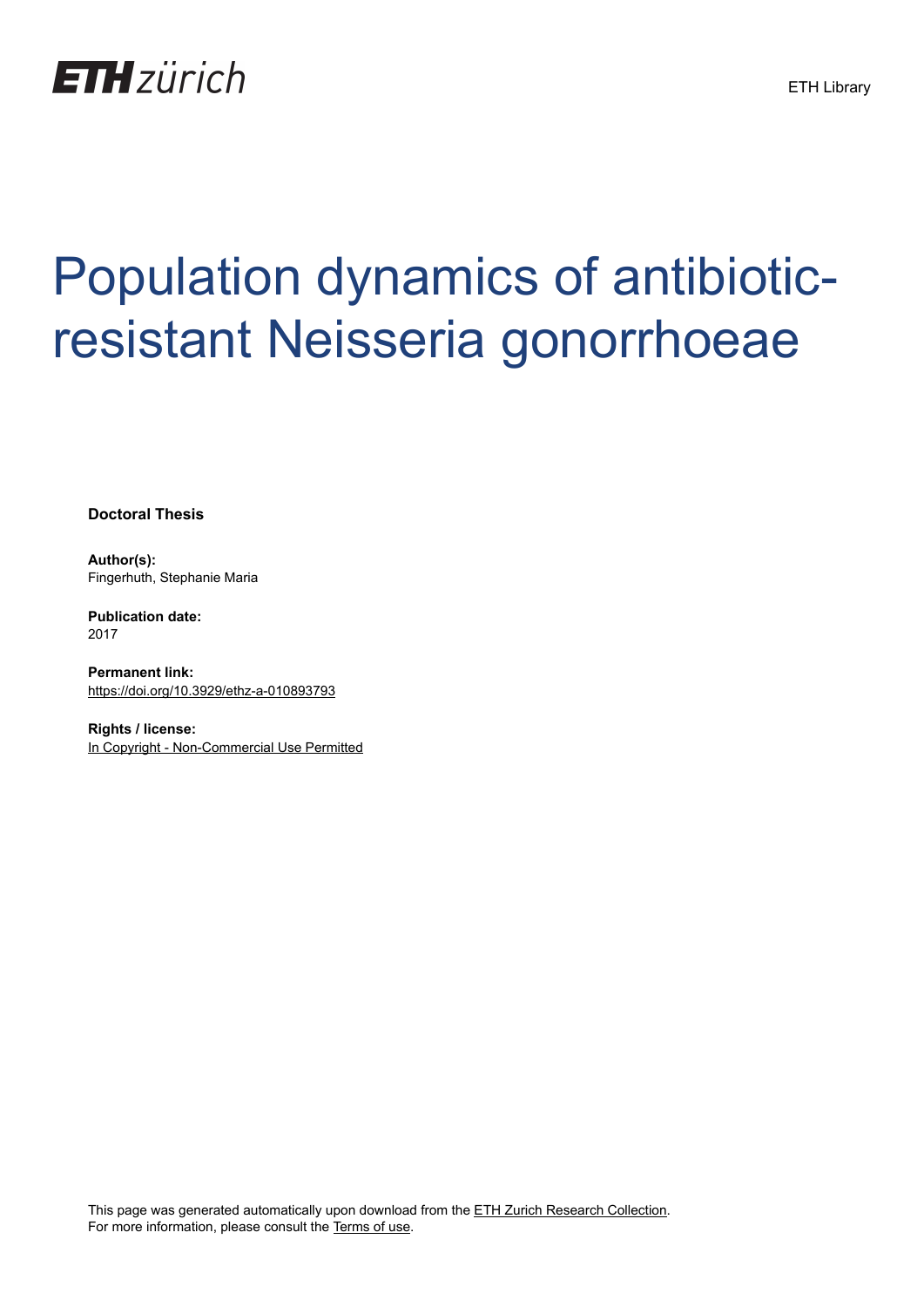DISS. ETH NO. 24056

## Population dynamics of antibiotic-resistant *Neisseria gonorrhoeae*

#### A thesis submitted to attain the degree of DOCTOR OF SCIENCES of ETH ZURICH

(Dr. sc. ETH Zurich)

presented by

#### Stephanie Maria Fingerhuth

#### MSc ETH UZH CBB, ETH Zurich and University of Zurich

born on 29.08.1988

citizen of Nottwil/Malters, LU, and Germany

accepted on the recommendation of

Prof. Dr. Sebastian Bonhoeffer Dr. Christian Althaus Prof. Dr. Nicola Low Prof. Dr. Roger Kouyos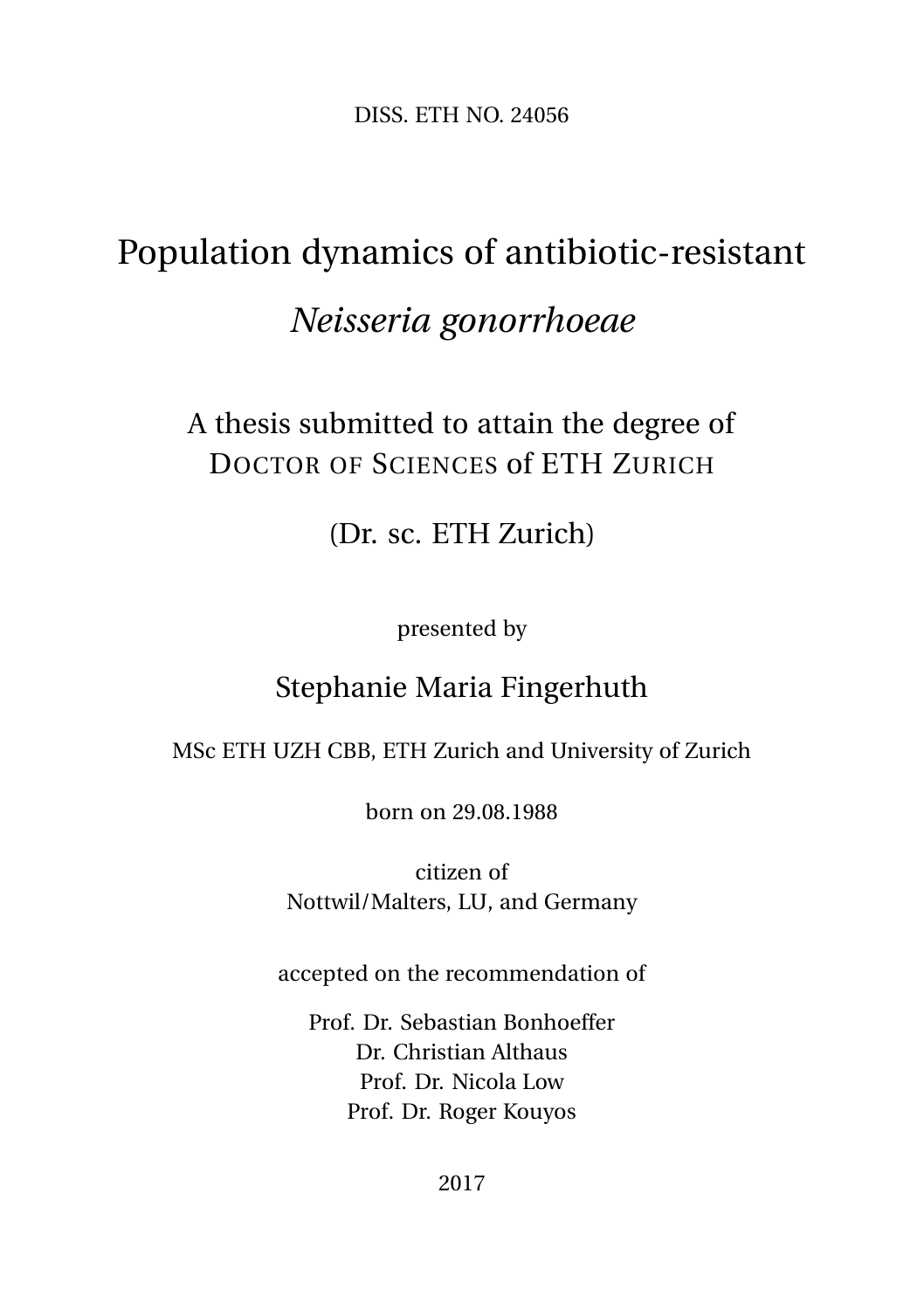### **Summary**

This thesis investigates the population dynamics of antibiotic-resistant *Neisseria gonorrhoeae*. *N. gonorrhoeae* is a human pathogen that causes the sexually transmitted infection gonorrhea. It is a versatile bacterium and very successful at developing resistance against antibiotics used to treat it. This poses a public health problem: in some countries, only a single treatment regimen is left as first-line treatment of gonorrhea. In this thesis, I use mathematical models to contribute to improved public health management of antibiotic-resistant *N. gonorrhoeae*.

In Chapter [1,](#page--1-0) I introduce *N. gonorrhoeae*, gonorrhea, antibiotic resistance, and mathematical models that have been previously used to describe the transmission of *N. gonorrhoeae* between humans.

In Chapter [2,](#page--1-0) I look at the spread of antibiotic-resistant *N. gonorrhoeae* in human populations. Some groups of human populations have a higher average number of sexual partners than others. They contribute disproportionately to *N. gonorrhoeae* transmission and are also thought to contribute to the spread of resistance. In Chapter [2,](#page--1-0) I first analyze antibiotic resistance surveillance data from two groups of the population: men who have sex with men, a group with a relatively high average number of sexual partners, and heterosexual men, a group with a smaller average number of sexual partners. I find that resistance spreads faster in men who have sex with men than in heterosexual men. Second, I reproduce the observed dynamics of antibiotic-resistant *N. gonorrhoeae*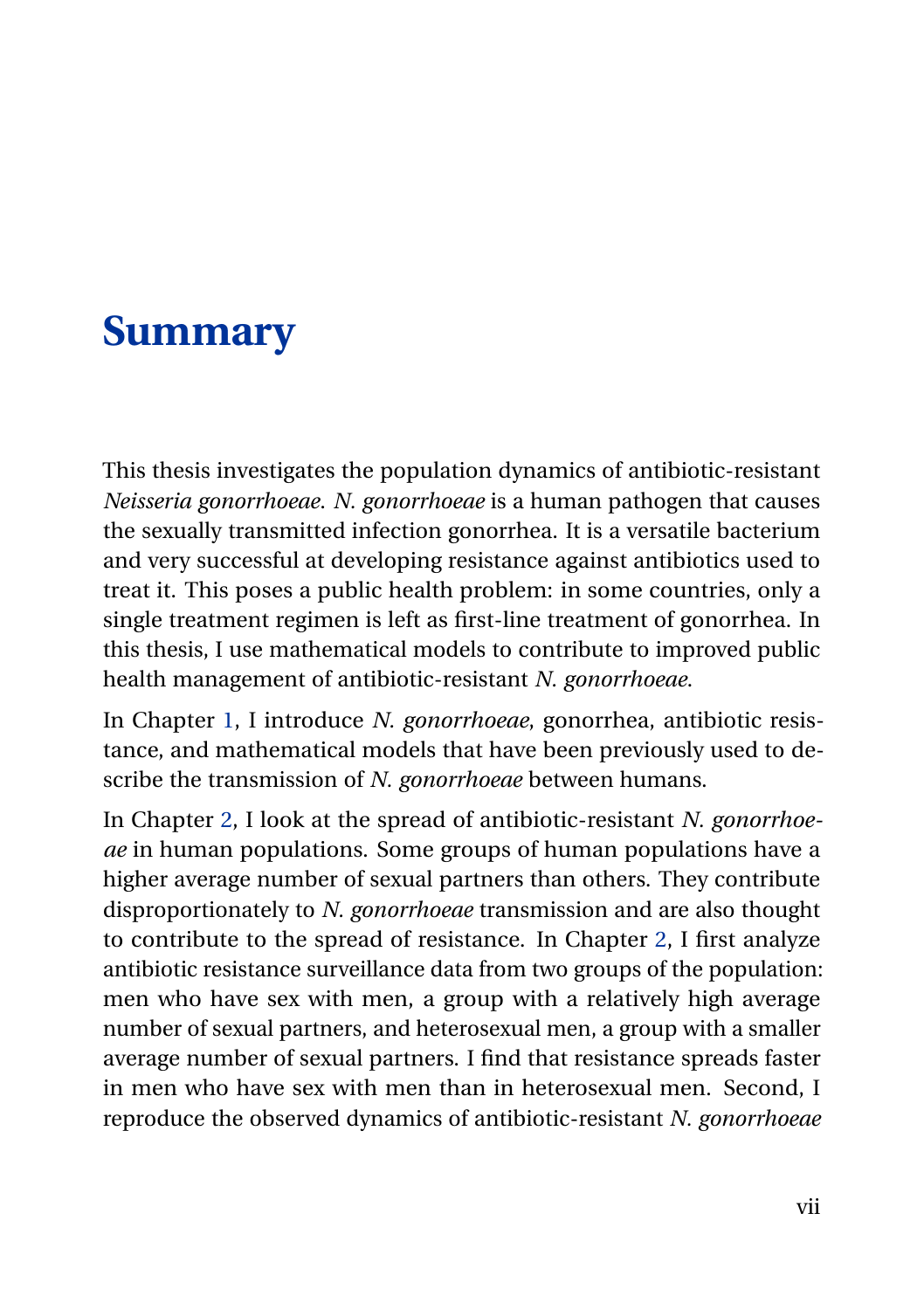in a mathematical model. I find that the spread of resistance does not depend on the number of sexual partners. Instead, resistance spreads faster in men who have sex with men because they receive treatment more frequently than heterosexual men and women.

In Chapter [3,](#page--1-0) I evaluate the possible impact of point-of-care tests that detect gonorrhea. Point-of-care tests are diagnostic tests that provide results immediately and allow the prompt treatment of all patients. Pointof-care tests that diagnose gonorrhea within 90 minutes are on the market, but so far no commercially available point-of-care test can detect antibiotic resistance. In Chapter [3,](#page--1-0) I extend the mathematical model from Chapter [2](#page--1-0) to describe the clinical pathway of gonorrhea diagnosis and treatment. I find that currently available point-of-care tests that cannot detect antibiotic resistance accelerate resistance spread because they lead to more frequent treatment. On the other hand, prospective point-of-care tests that can detect resistance can slow down the spread of resistance.

In Chapter [4,](#page--1-0) I take a look at the within-host population dynamics of *N. gonorrhoeae* under antibiotic treatment. Many antibiotics have been used for the treatment of gonorrhea in the past, and the last first-line regimen in many countries consists of the antibiotics ceftriaxone and azithromycin. I investigate how antibiotics act alone or in combination with azithromycin. I find that antibiotic combinations generally lead to less treatment failure than single antibiotics at the same doses. I also find that ceftriaxone benefits more than other antibiotics from combination with azithromycin. For the management of gonorrhea, this means that returning to single therapy with ceftriaxone might increase the risk that resistance against ceftriaxone spreads.

Finally, in Chapter [5,](#page--1-0) I present an overview of the main findings of this thesis. I discuss the implications of these results for public health interventions and outline future directions in which the work of this thesis could be continued.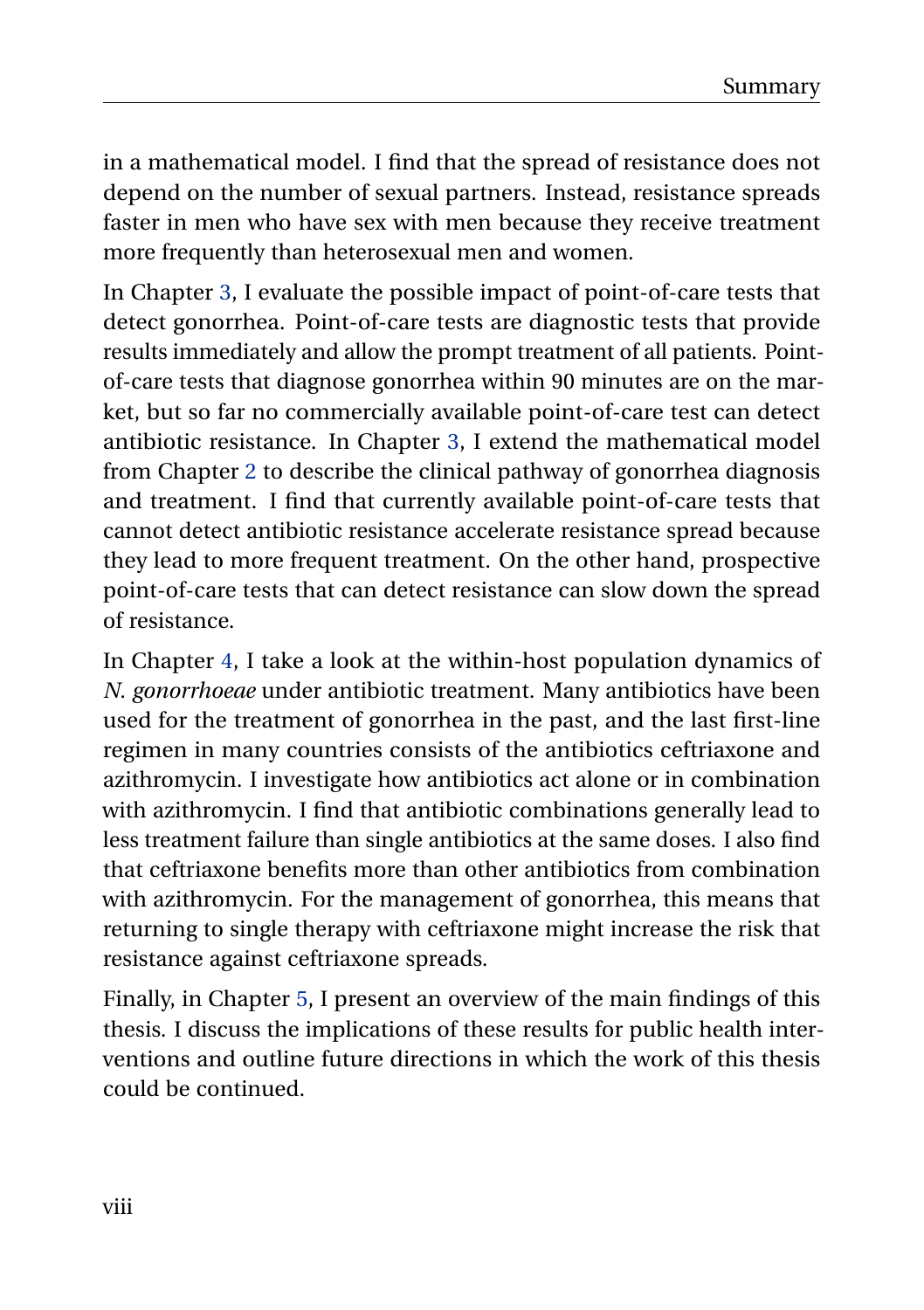## **Zusammenfassung**

Diese Arbeit beschäftigt sich mit der Populationsdynamik von antibiotikaresistenten *Neisseria gonorrhoeae*. *N. gonorrhoeae* ist ein Pathogen des Menschen, das die sexuell übertragbare Erkrankung Gonorrhö verursacht. Es ist ein wandelbares Bakterium und sehr erfolgreich darin, Resistenzen gegen Antibiotika, mit denen man es behandelt, zu entwickeln. Dies ist ein Problem: in manchen Ländern gibt es nur noch ein Arzneiregime, das als Mittel der ersten Wahl zur Behandlung von Gonorrhö empfohlen wird. In dieser Arbeit nutze ich mathematische Modelle um dazu beizutragen, dass das Management von antibiotikaresistenten *N. gonorrhoeae* verbessert werden kann.

In Kapitel [1](#page--1-0) stelle ich *N. gonorrhoeae*, Gonorrhö und Antibiotikaresistenz vor. Ich stelle ausserdem mathematische Modelle vor, die bisher genutzt wurden, um die Übertragung von *N. gonorrhoeae* zwischen Menschen zu beschreiben.

In Kapitel [2](#page--1-0) schaue ich, wie sich antibiotikaresistente *N. gonorrhoeae* zwischen Menschen verbreiten. Es gibt Gruppen von Menschen, die eine höhere durchschnittliche Anzahl von Sexualpartnern haben als andere. Diese Gruppen tragen überproportional zur Übertragung von *N. gonorrhoeae* bei und es wird auch vermutet, dass sie zur Ausbreitung von Resistenz beitragen. In Kapitel [2](#page--1-0) analysiere ich zunächst Resistenzdaten von Männern, die Sex mit Männern haben, und von heterosexuellen Männern. Männer, die Sex mit Männern haben, sind eine Populations-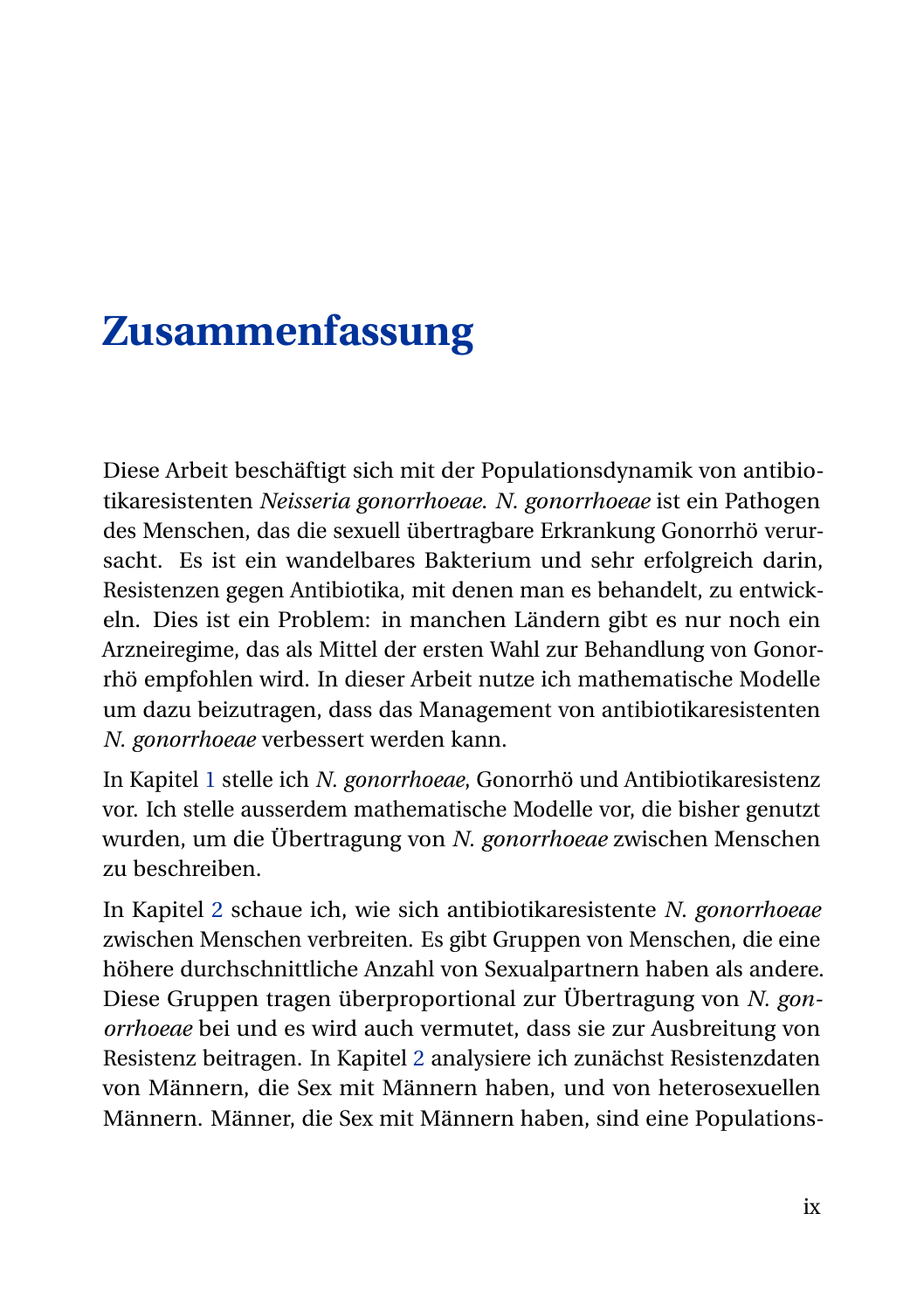gruppe die eine höhere durchschnittliche Anzahl von Sexualpartnern hat als heterosexuelle Männer. Die Analyse zeigt, dass Resistenz sich schneller zwischen Männern, die Sex mit Männern haben, verbreitet als zwischen heterosexuellen Männern. Als weiteren Schritt reproduziere ich die beobachtete Dynamik der antibiotikaresistenten *N. gonorrhoeae* in einem mathematischen Modell. Das Modell zeigt, dass sich Resistenz in Männern, die Sex mit Männern haben, nicht deswegen schneller verbreitet, weil sie mehr Sexualpartner haben, sondern weil sie häufiger mit Antibiotika behandelt werden.

In Kapitel [3](#page--1-0) schätze ich ab, welche Auswirkung ein Gonorrhö-Point-ofcare-Test auf antibiotikaresistente *N. gonorrhoeae* haben könnte. Pointof-care-Tests sind diagnostische Tests, die innerhalb kurzer Zeit Ergebnisse liefern und die somit die sofortige Behandlung aller sich vorstellenden Patienten ermöglichen. Zurzeit sind Gonorrhö-Point-of-care-Tests auf dem Markt, die Gonorrhö innerhalb von 90 Minuten detektieren können, es gibt allerdings noch keine Point-of-care-Tests, die Antibiotikaresistenzen erkennen. Ich erweitere das mathematische Modell aus Kapitel [2](#page--1-0) um den klinischen Weg eines Gonorrhöpatienten bis zur Behandlung zu erfassen. Es zeigt sich, dass bisher verfügbare Point-of-care-Tests, die keine Antibiotikaresistenzen erkennen, die Ausbreitung von Resistenzen beschleunigen können, da sie zu häufigerer Behandlung mit Antibiotika führen. Auf der anderen Seite könnten zukünftige Pointof-care-Tests, die Antibiotikaresistenzen erkennen, die Ausbreitung von Resistenzen verlangsamen.

In Kapitel [4](#page--1-0) betrachte ich die Populationsdynamik von *N. gonorrhoeae* innerhalb des Wirtes Mensch. Gonorrhö wurde schon mit vielen Antibiotika behandelt und das Arzneiregime, das in manchen Ländern als letztes Mittel der ersten Wahl empfohlen wird, besteht aus den Antibiotika Ceftriaxone und Azithromycin. Ich untersuche, wie Antibiotika allein oder als Teil einer Kombinationstherapie mit Azithromycin wirken. Es zeigt sich, dass Antibiotika in Kombinationstherapie generell zu einer niedrigeren Wahrscheinlichkeit führen, dass die Therapie fehlschlägt. Ausserdem profitiert Ceftriaxone besonders von der Kombinationsthe